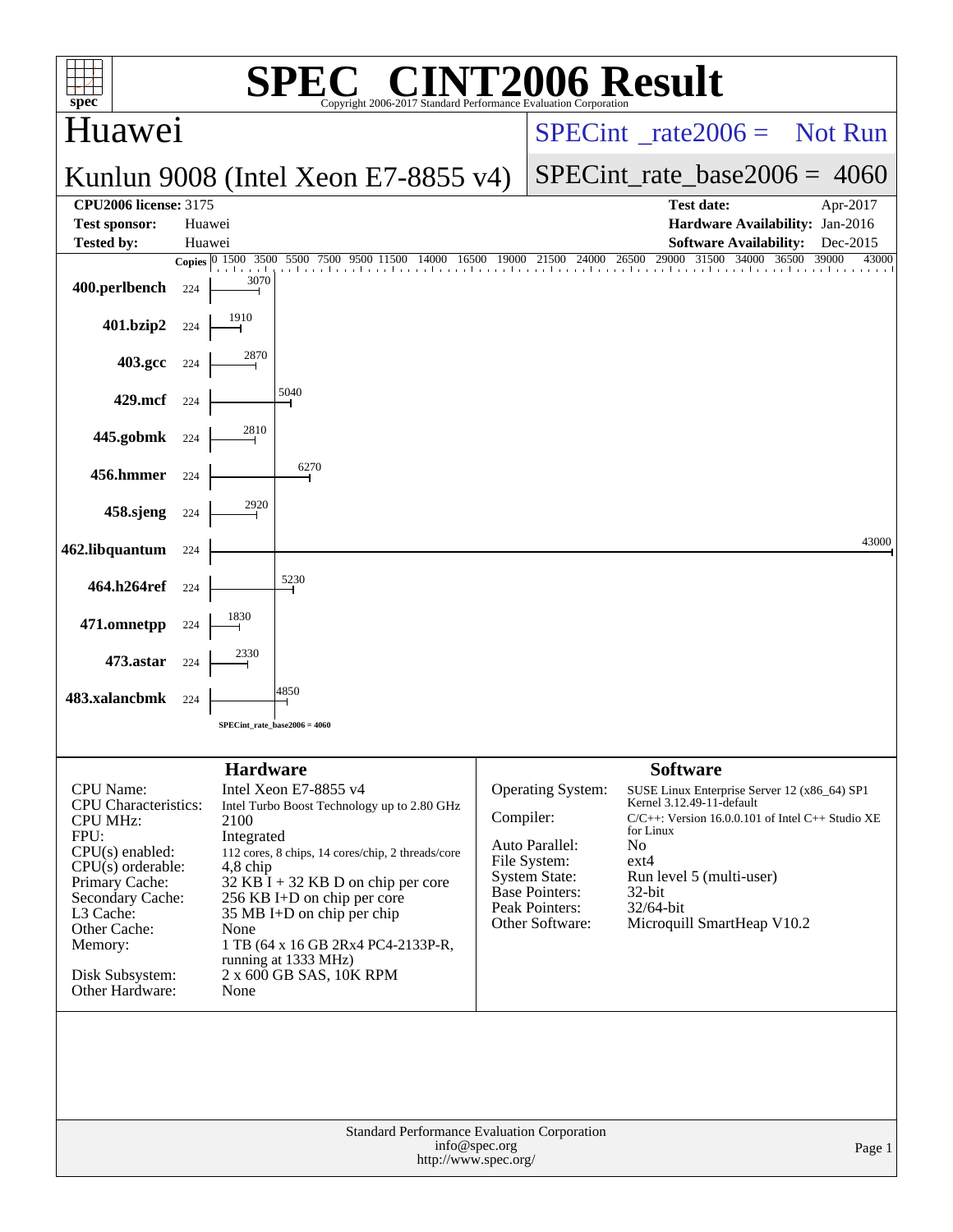

### Huawei

### $SPECTnt_rate2006 = Not Run$

### Kunlun 9008 (Intel Xeon E7-8855 v4)

### [SPECint\\_rate\\_base2006 =](http://www.spec.org/auto/cpu2006/Docs/result-fields.html#SPECintratebase2006) 4060

**[CPU2006 license:](http://www.spec.org/auto/cpu2006/Docs/result-fields.html#CPU2006license)** 3175 **[Test date:](http://www.spec.org/auto/cpu2006/Docs/result-fields.html#Testdate)** Apr-2017 **[Test sponsor:](http://www.spec.org/auto/cpu2006/Docs/result-fields.html#Testsponsor)** Huawei **[Hardware Availability:](http://www.spec.org/auto/cpu2006/Docs/result-fields.html#HardwareAvailability)** Jan-2016 **[Tested by:](http://www.spec.org/auto/cpu2006/Docs/result-fields.html#Testedby)** Huawei **[Software Availability:](http://www.spec.org/auto/cpu2006/Docs/result-fields.html#SoftwareAvailability)** Dec-2015

### **[Results Table](http://www.spec.org/auto/cpu2006/Docs/result-fields.html#ResultsTable)**

|                                                                                                          | <b>Base</b>   |                |       |                |       |         |       | <b>Peak</b>   |                |              |                |              |                |              |
|----------------------------------------------------------------------------------------------------------|---------------|----------------|-------|----------------|-------|---------|-------|---------------|----------------|--------------|----------------|--------------|----------------|--------------|
| <b>Benchmark</b>                                                                                         | <b>Copies</b> | <b>Seconds</b> | Ratio | <b>Seconds</b> | Ratio | Seconds | Ratio | <b>Copies</b> | <b>Seconds</b> | <b>Ratio</b> | <b>Seconds</b> | <b>Ratio</b> | <b>Seconds</b> | <b>Ratio</b> |
| 400.perlbench                                                                                            | 224           | 712            | 3070  | 712            | 3070  | 714     | 3070l |               |                |              |                |              |                |              |
| 401.bzip2                                                                                                | 224           | 1133           | 1910  | 1135           | 1900  | 1131    | 1910  |               |                |              |                |              |                |              |
| $403.\mathrm{gcc}$                                                                                       | 224           | 629            | 2870  | 630            | 2860  | 628     | 2870  |               |                |              |                |              |                |              |
| $429$ .mcf                                                                                               | 224           | 405            | 5040  | 405            | 5040  | 404     | 5060  |               |                |              |                |              |                |              |
| $445$ .gobm $k$                                                                                          | 224           | 835            | 2810  | 836            | 2810  | 836     | 2810  |               |                |              |                |              |                |              |
| 456.hmmer                                                                                                | 224           | 332            | 6290  | 336            | 6230  | 333     | 6270  |               |                |              |                |              |                |              |
| $458$ .sjeng                                                                                             | 224           | 930            | 2920  | 930            | 2920  | 930     | 2920  |               |                |              |                |              |                |              |
| 462.libquantum                                                                                           | 224           | 108            | 42900 | 108            | 43000 | 108     | 43000 |               |                |              |                |              |                |              |
| 464.h264ref                                                                                              | 224           | 951            | 5210  | 944            | 5250  | 948     | 5230  |               |                |              |                |              |                |              |
| 471.omnetpp                                                                                              | 224           | 766            | 1830  | 767            | 1830  | 768     | 1820  |               |                |              |                |              |                |              |
| 473.astar                                                                                                | 224           | 675            | 2330  | 675            | 2330  | 675     | 2330  |               |                |              |                |              |                |              |
| 483.xalancbmk                                                                                            | 224           | 319            | 4850  | 321            | 4820  | 319     | 4850  |               |                |              |                |              |                |              |
| Results appear in the order in which they were run. Bold underlined text indicates a median measurement. |               |                |       |                |       |         |       |               |                |              |                |              |                |              |

### **[Submit Notes](http://www.spec.org/auto/cpu2006/Docs/result-fields.html#SubmitNotes)**

 The numactl mechanism was used to bind copies to processors. The config file option 'submit' was used to generate numactl commands to bind each copy to a specific processor. For details, please see the config file.

### **[Operating System Notes](http://www.spec.org/auto/cpu2006/Docs/result-fields.html#OperatingSystemNotes)**

 Stack size set to unlimited using "ulimit -s unlimited" Turbo mode set with: cpupower -c all frequency-set -g performance

### **[Platform Notes](http://www.spec.org/auto/cpu2006/Docs/result-fields.html#PlatformNotes)**

 BIOS configuration: Set Power Efficiency Mode to Performance Baseboard Management Controller used to adjust the fan speed to 100% Sysinfo program /spec/config/sysinfo.rev6914 \$Rev: 6914 \$ \$Date:: 2014-06-25 #\$ e3fbb8667b5a285932ceab81e28219e1 running on linux-ew80 Sat Apr 1 00:34:20 2017

 This section contains SUT (System Under Test) info as seen by some common utilities. To remove or add to this section, see: <http://www.spec.org/cpu2006/Docs/config.html#sysinfo>

 From /proc/cpuinfo model name : Intel(R) Xeon(R) CPU E7-8855 v4 @ 2.10GHz 8 "physical id"s (chips) 224 "processors" Continued on next page

> Standard Performance Evaluation Corporation [info@spec.org](mailto:info@spec.org) <http://www.spec.org/>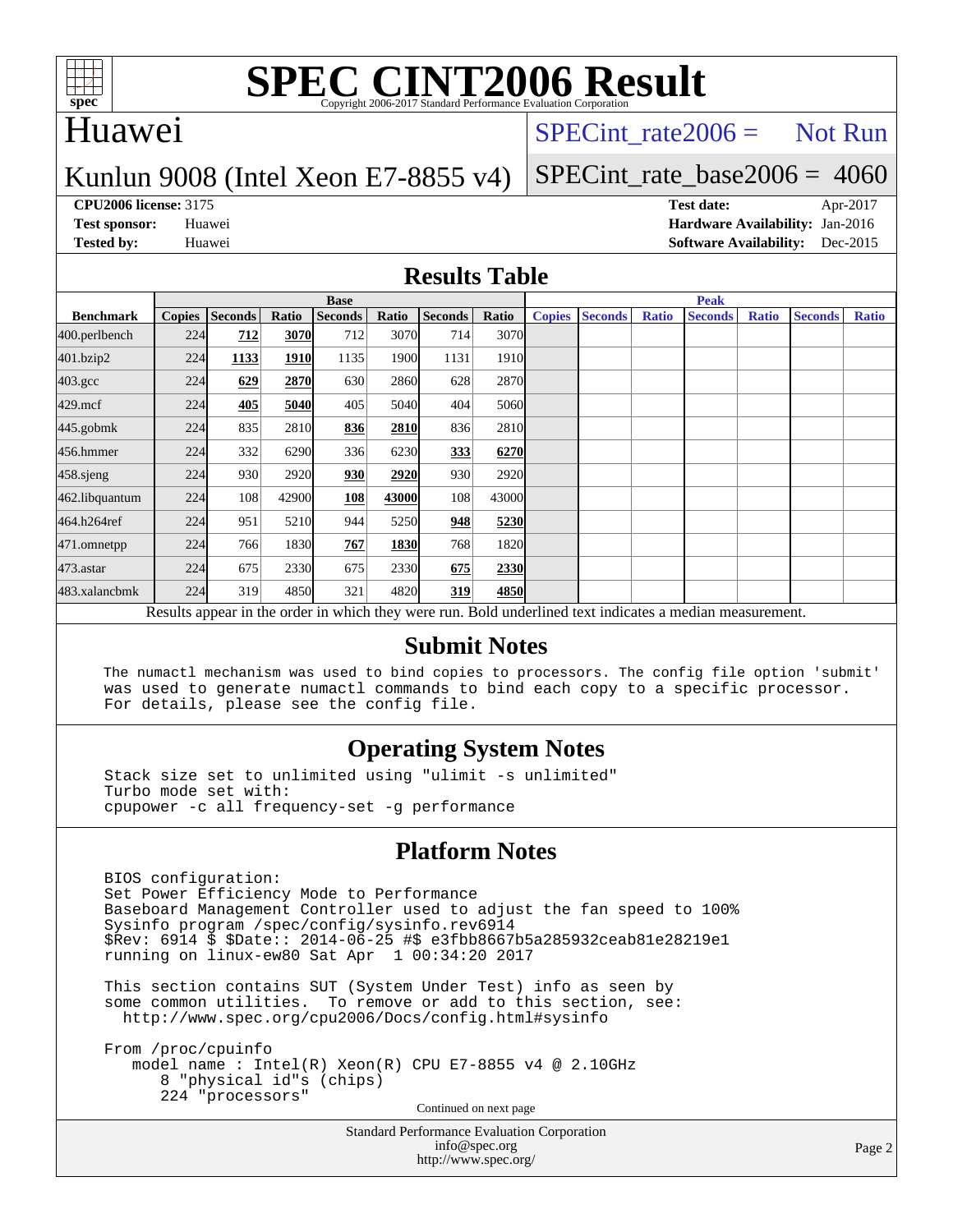

### Huawei

 $SPECint rate2006 =$  Not Run

Kunlun 9008 (Intel Xeon E7-8855 v4)

[SPECint\\_rate\\_base2006 =](http://www.spec.org/auto/cpu2006/Docs/result-fields.html#SPECintratebase2006) 4060

**[CPU2006 license:](http://www.spec.org/auto/cpu2006/Docs/result-fields.html#CPU2006license)** 3175 **[Test date:](http://www.spec.org/auto/cpu2006/Docs/result-fields.html#Testdate)** Apr-2017 **[Test sponsor:](http://www.spec.org/auto/cpu2006/Docs/result-fields.html#Testsponsor)** Huawei **[Hardware Availability:](http://www.spec.org/auto/cpu2006/Docs/result-fields.html#HardwareAvailability)** Jan-2016 **[Tested by:](http://www.spec.org/auto/cpu2006/Docs/result-fields.html#Testedby)** Huawei **[Software Availability:](http://www.spec.org/auto/cpu2006/Docs/result-fields.html#SoftwareAvailability)** Dec-2015

### **[Platform Notes \(Continued\)](http://www.spec.org/auto/cpu2006/Docs/result-fields.html#PlatformNotes)**

Standard Performance Evaluation Corporation [info@spec.org](mailto:info@spec.org) Page 3 cores, siblings (Caution: counting these is hw and system dependent. The following excerpts from /proc/cpuinfo might not be reliable. Use with caution.) cpu cores : 14 siblings : 28 physical 0: cores 0 1 2 3 4 5 6 8 9 10 11 12 13 14 physical 1: cores 0 1 2 3 4 5 6 8 9 10 11 12 13 14 physical 2: cores 0 1 2 3 4 5 6 8 9 10 11 12 13 14 physical 3: cores 0 1 2 3 4 5 6 8 9 10 11 12 13 14 physical 4: cores 0 1 2 3 4 5 6 8 9 10 11 12 13 14 physical 5: cores 0 1 2 3 4 5 6 8 9 10 11 12 13 14 physical 6: cores 0 1 2 3 4 5 6 8 9 10 11 12 13 14 physical 7: cores 0 1 2 3 4 5 6 8 9 10 11 12 13 14 cache size : 35840 KB From /proc/meminfo<br>MemTotal: 1058049388 kB HugePages\_Total: 0 Hugepagesize: /usr/bin/lsb\_release -d SUSE Linux Enterprise Server 12 SP1 From /etc/\*release\* /etc/\*version\* SuSE-release: SUSE Linux Enterprise Server 12 (x86\_64) VERSION = 12 PATCHLEVEL = 1 # This file is deprecated and will be removed in a future service pack or release. # Please check /etc/os-release for details about this release. os-release: NAME="SLES" VERSION="12-SP1" VERSION\_ID="12.1" PRETTY\_NAME="SUSE Linux Enterprise Server 12 SP1" ID="sles" ANSI\_COLOR="0;32" CPE\_NAME="cpe:/o:suse:sles:12:sp1" uname -a: Linux linux-ew80 3.12.49-11-default #1 SMP Wed Nov 11 20:52:43 UTC 2015 (8d714a0) x86\_64 x86\_64 x86\_64 GNU/Linux run-level 5 Apr 1 00:32 SPEC is set to: /spec Filesystem Type Size Used Avail Use% Mounted on /dev/sda3 ext4 1.1T 27G 1.1T 3% / Additional information from dmidecode: Warning: Use caution when you interpret this section. The 'dmidecode' program Continued on next page

<http://www.spec.org/>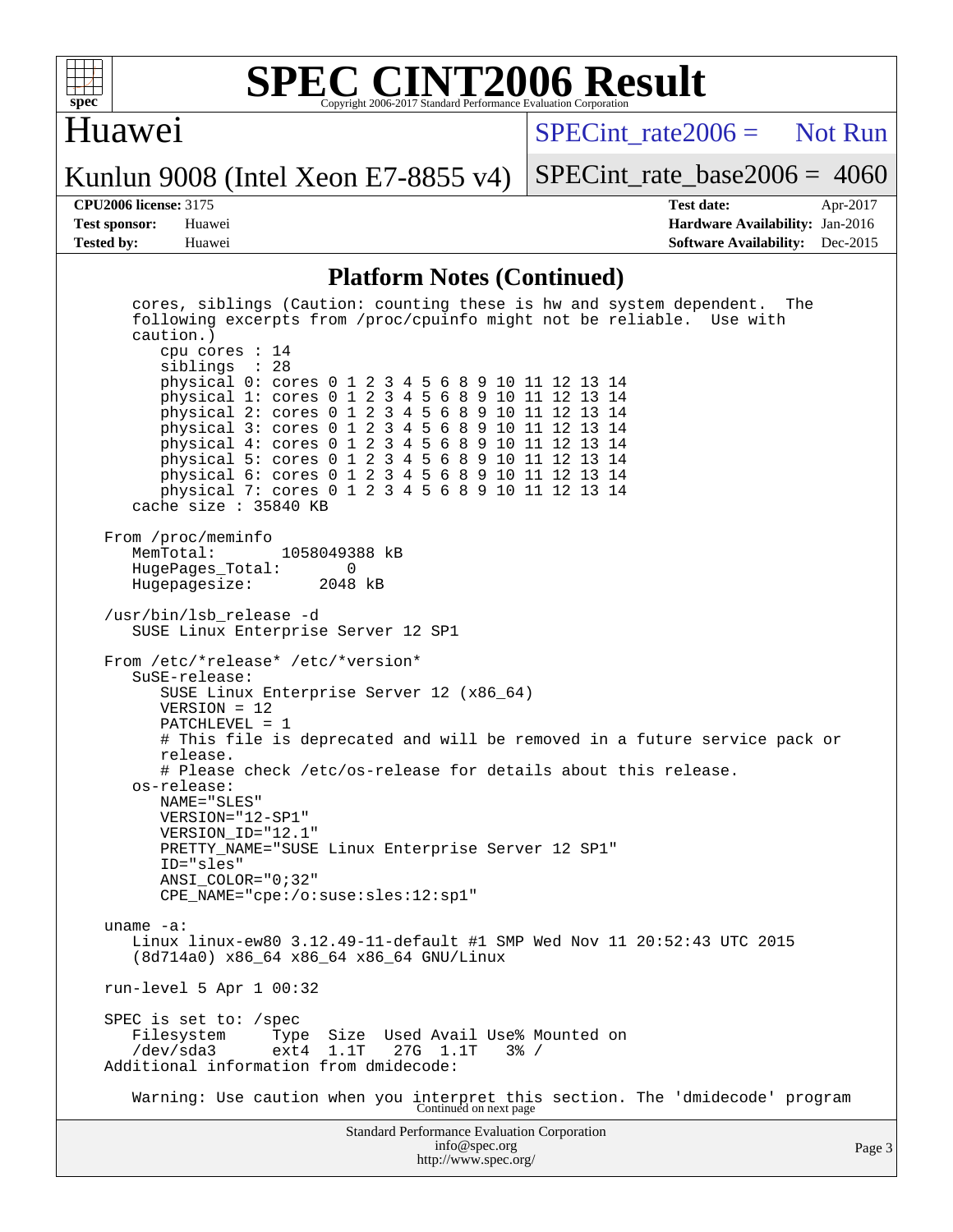

### Huawei

 $SPECint rate2006 =$  Not Run

Kunlun 9008 (Intel Xeon E7-8855 v4)

[SPECint\\_rate\\_base2006 =](http://www.spec.org/auto/cpu2006/Docs/result-fields.html#SPECintratebase2006) 4060

**[CPU2006 license:](http://www.spec.org/auto/cpu2006/Docs/result-fields.html#CPU2006license)** 3175 **[Test date:](http://www.spec.org/auto/cpu2006/Docs/result-fields.html#Testdate)** Apr-2017 **[Test sponsor:](http://www.spec.org/auto/cpu2006/Docs/result-fields.html#Testsponsor)** Huawei **[Hardware Availability:](http://www.spec.org/auto/cpu2006/Docs/result-fields.html#HardwareAvailability)** Jan-2016 **[Tested by:](http://www.spec.org/auto/cpu2006/Docs/result-fields.html#Testedby)** Huawei **[Software Availability:](http://www.spec.org/auto/cpu2006/Docs/result-fields.html#SoftwareAvailability)** Dec-2015

### **[Platform Notes \(Continued\)](http://www.spec.org/auto/cpu2006/Docs/result-fields.html#PlatformNotes)**

 reads system data which is "intended to allow hardware to be accurately determined", but the intent may not be met, as there are frequent changes to hardware, firmware, and the "DMTF SMBIOS" standard.

BIOS American Megatrends Inc. 5.11 02/21/2017

 Memory: 64x Micron 36ASF2G72PZ-2G1A2 16 GB 2 rank 2133 MHz, configured at 1333 MHz 128x NO DIMM NO DIMM

(End of data from sysinfo program)

### **[General Notes](http://www.spec.org/auto/cpu2006/Docs/result-fields.html#GeneralNotes)**

Environment variables set by runspec before the start of the run: LD\_LIBRARY\_PATH = "/spec/libs/32:/spec/libs/64:/spec/sh"

 Binaries compiled on a system with 1x Intel Core i5-4670K CPU + 32GB memory using RedHat EL 7.1 Transparent Huge Pages enabled with: echo always > /sys/kernel/mm/transparent\_hugepage/enabled Filesystem page cache cleared with: echo 1> /proc/sys/vm/drop\_caches runspec command invoked through numactl i.e.: numactl --interleave=all runspec <etc>

### **[Base Compiler Invocation](http://www.spec.org/auto/cpu2006/Docs/result-fields.html#BaseCompilerInvocation)**

[C benchmarks](http://www.spec.org/auto/cpu2006/Docs/result-fields.html#Cbenchmarks):

[icc -m32 -L/opt/intel/compilers\\_and\\_libraries\\_2016/linux/compiler/lib/ia32\\_lin](http://www.spec.org/cpu2006/results/res2017q4/cpu2006-20170918-50042.flags.html#user_CCbase_intel_icc_e10256ba5924b668798078a321b0cb3f)

### [C++ benchmarks:](http://www.spec.org/auto/cpu2006/Docs/result-fields.html#CXXbenchmarks)

[icpc -m32 -L/opt/intel/compilers\\_and\\_libraries\\_2016/linux/compiler/lib/ia32\\_lin](http://www.spec.org/cpu2006/results/res2017q4/cpu2006-20170918-50042.flags.html#user_CXXbase_intel_icpc_b4f50a394bdb4597aa5879c16bc3f5c5)

### **[Base Portability Flags](http://www.spec.org/auto/cpu2006/Docs/result-fields.html#BasePortabilityFlags)**

| 400.perlbench: -D_FILE_OFFSET_BITS=64 -DSPEC_CPU_LINUX_IA32 |  |
|-------------------------------------------------------------|--|
| 401.bzip2: -D_FILE_OFFSET_BITS=64                           |  |
| 403.gcc: -D_FILE_OFFSET_BITS=64                             |  |
| 429.mcf: -D FILE OFFSET BITS=64                             |  |
| 445.gobmk: -D_FILE_OFFSET_BITS=64                           |  |
| 456.hmmer: -D FILE OFFSET BITS=64                           |  |
| 458.sjeng: -D_FILE_OFFSET_BITS=64                           |  |
| 462.libquantum: -D_FILE_OFFSET_BITS=64 -DSPEC_CPU_LINUX     |  |
| 464.h264ref: -D FILE OFFSET BITS=64                         |  |
| 471.omnetpp: - D_FILE_OFFSET_BITS=64                        |  |
| 473.astar: -D FILE OFFSET BITS=64                           |  |
|                                                             |  |

Continued on next page

Standard Performance Evaluation Corporation [info@spec.org](mailto:info@spec.org) <http://www.spec.org/>